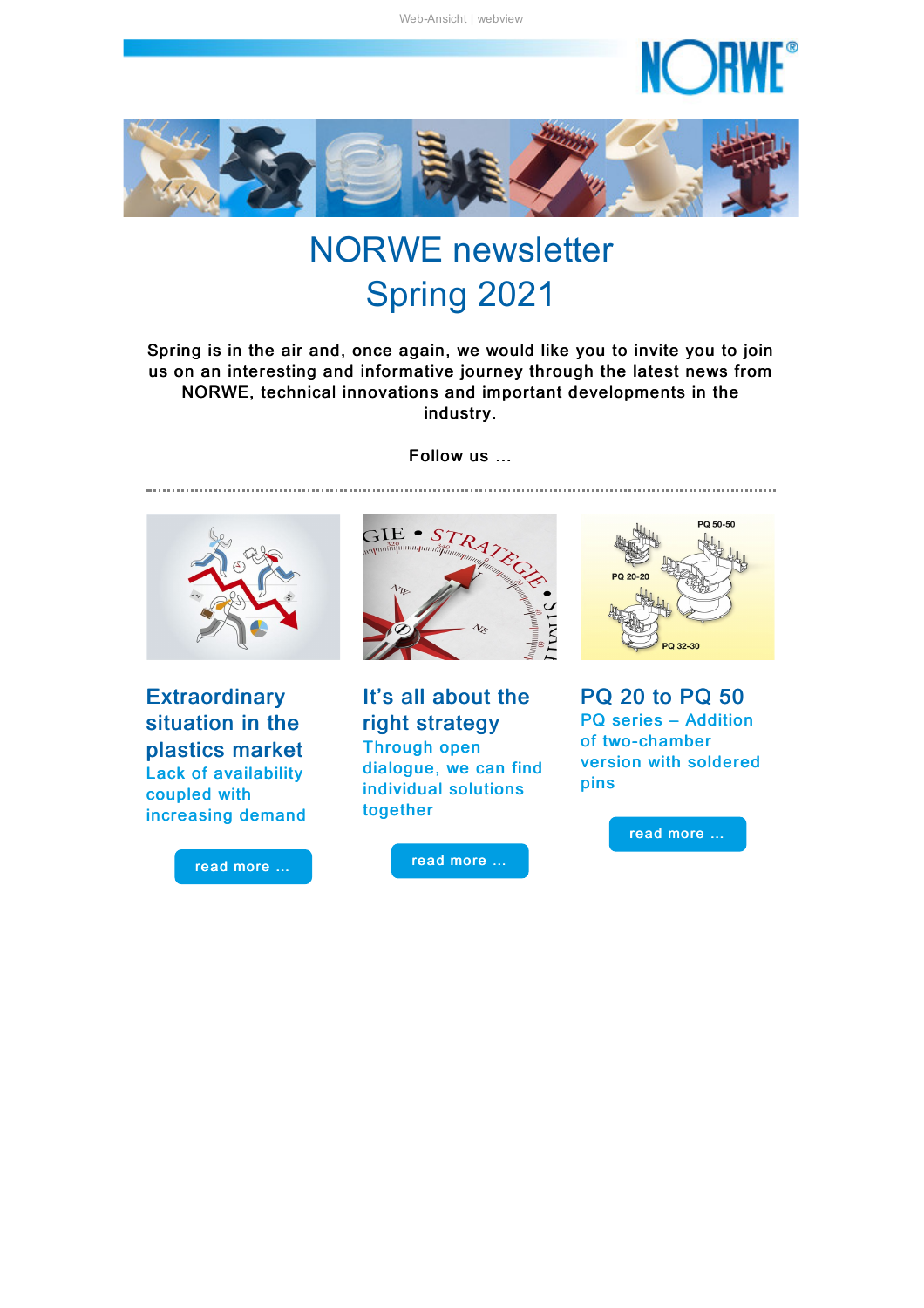

A tradition of environmental protection and protection of resources at **NORWE** 

Conversion of heating to heat pumps complete

read [more](#page-5-0) …



CO**₂** footprint Pilot project to determine the CO**₂** footprint of a coilformer

read [more](#page-5-1) …

<span id="page-1-0"></span>



UN Global **Compact** NORWE has extended its commitment for another year

read [more](#page-6-0) …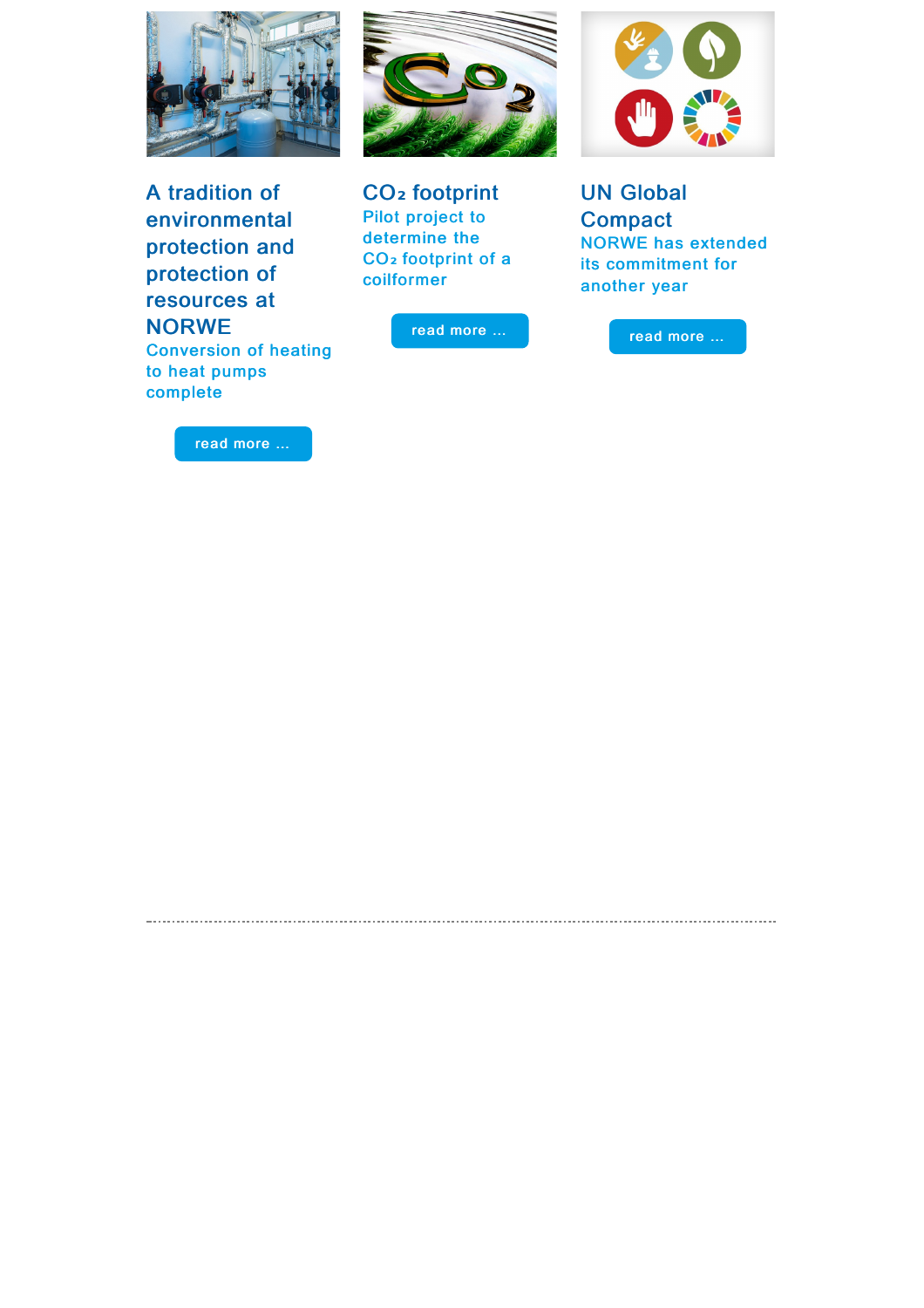

#### Extraordinary situation in the plastics market Lack of availability coupled with increasing demand

… and there is no end in sight, as delivery times for plastics are getting longer all the time. Increasing shortages of materials based on growing demand from the market at the same time as multiple Force Majeuredeclarations by different producers. Our material buffer is exhausted for many materials, as the actual material supply is no longer covered.

<span id="page-2-0"></span>At the same time, plastics market prices are on the rise, we are seeing price increases of 10–15 % with no signs of where they might stop. As a result, NORWE is adjusting its prices as of June 1st, 2021. More detailed information will be provided in our quotations.

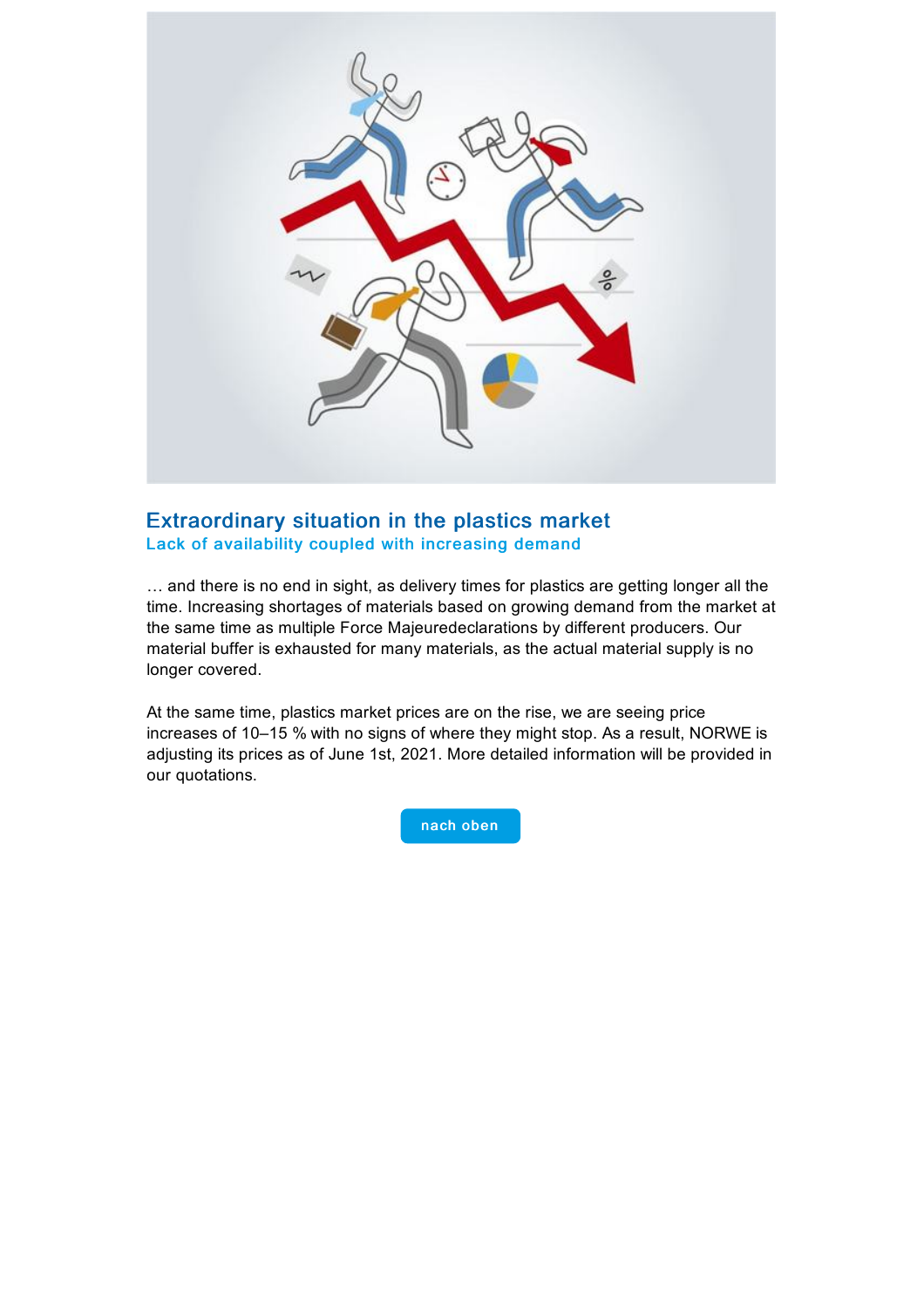

#### It's all about the right strategy Through open dialogue, we can find individual solutions together

In order to combat this detrimental development on prices in the best way possible, NORWE is offering order terms of up to one year.

Reliable price stability is a decisive advantage when it comes to planning ahead on orders with partial deliveries. As a rule, prices are valid for a one year period from the date of confirming the order. Long-term draw-down and follow-on orders can result in some interesting benefits in terms of costs.

Working in direct contact with our specialist advisers, we are sure we will be able to develop a strategy to suit your requirements and your needs.



<span id="page-3-0"></span>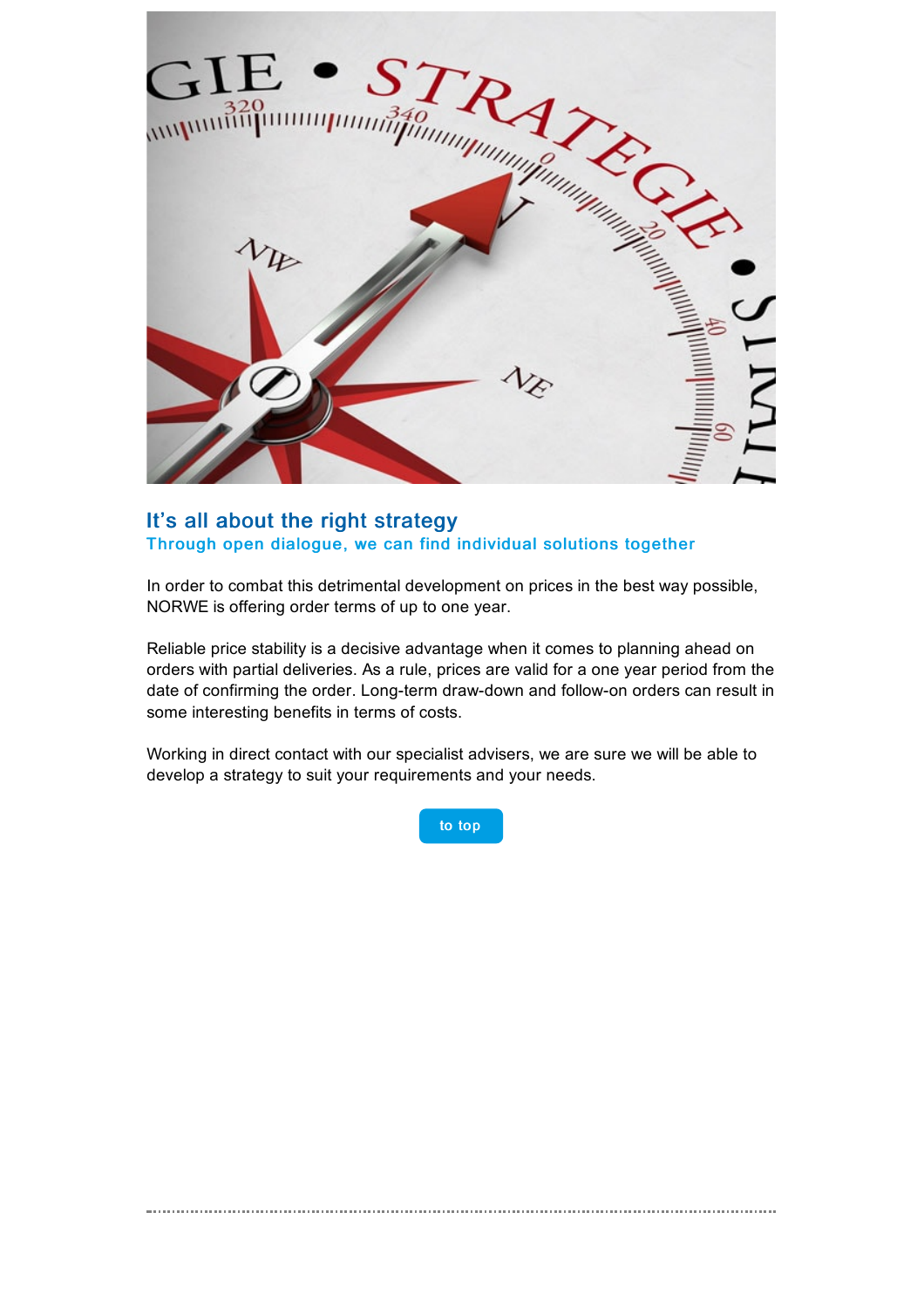

#### PQ 20 to PQ 50 PQ series - Addition of two-chamber version with soldered pins

The up-to-the-minute PQ series provides maximum starting performance from minimum weight and space. Specially developed by NORWE for installation with a vertical magnetic axle, the series also stands out because of the small amount of space it requires on the PCB.

The coilformers have soldered pins arranged in line to allow coiling on an axial basis. Winding pins guarantee strain relief on the coil. Spacer feet on the print plate ensure that dummy soldering due to covered print holes is a thing of the past – click here for more [information](https://taadea104.emailsys1c.net/c/177/3980181/0/0/0/188205/f2d21c00cb.html?testmail=yes)

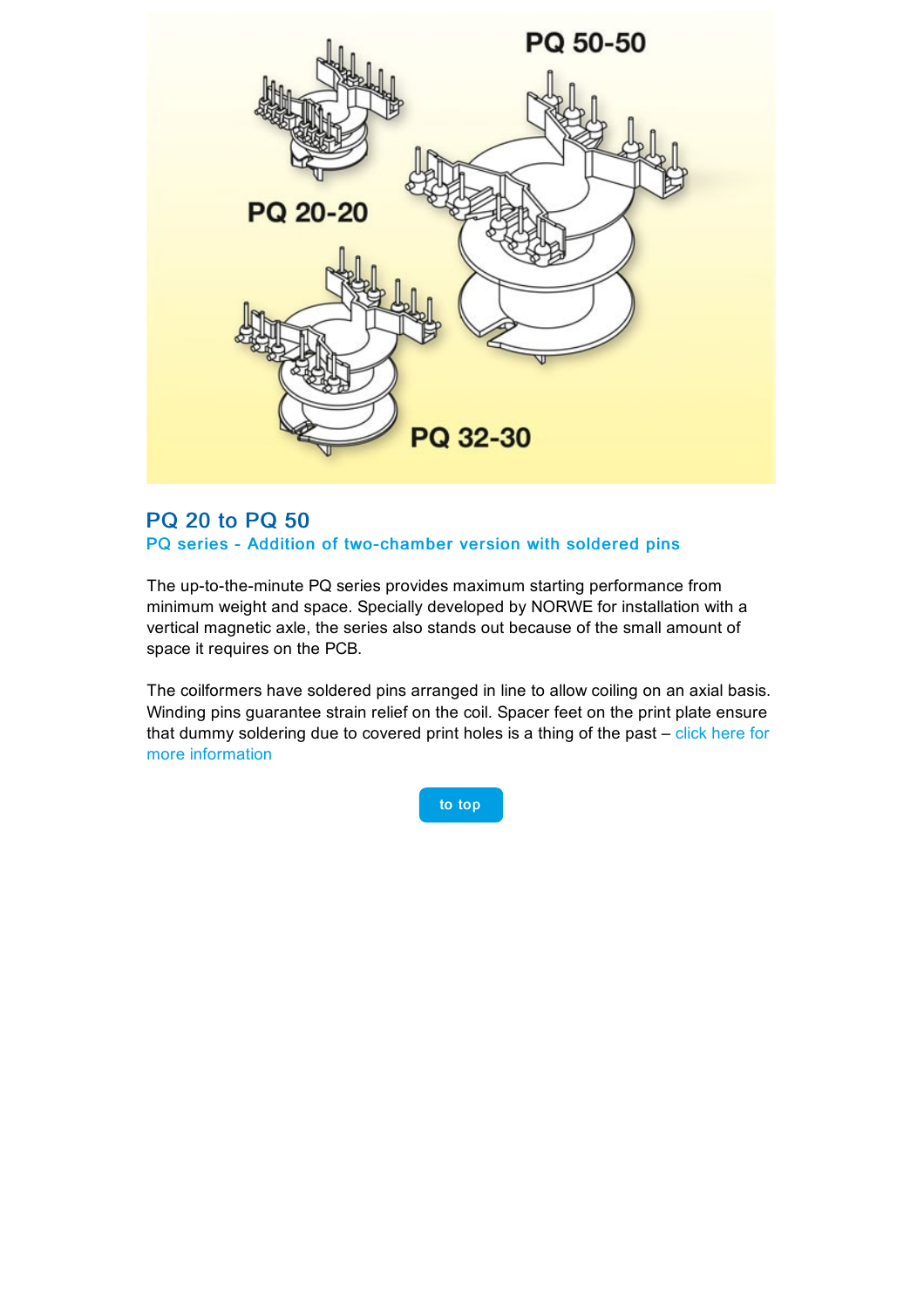<span id="page-5-0"></span>

# A tradition of environmental protection and protection of resources at NORWE Conversion of heating to heat pumps complete

In 2020, we completed our ambitious, environmentally-friendly 'heating conversion' project with the installation of 3 new air/heat pumps in our company buildings. This consigns the era of NORWE using oil, an extremely environmentally-unfriendly fossil fuel, to the history books.

The first NORWE buildings were converted to geothermal energy back in 2008. At the time, this involved fitting a total of 9 earth probes to a depth of 95 metres on the company land. A four-stage heat pump system was installed in order to heat the company buildings.

The first photovoltaic system was also installed and commissioned in 2019. In 2020, NORWE was able to generate 13 % of the total energy required itself and thus reduce its purchasing of green energy.

to [top](#page-0-0)

<span id="page-5-1"></span>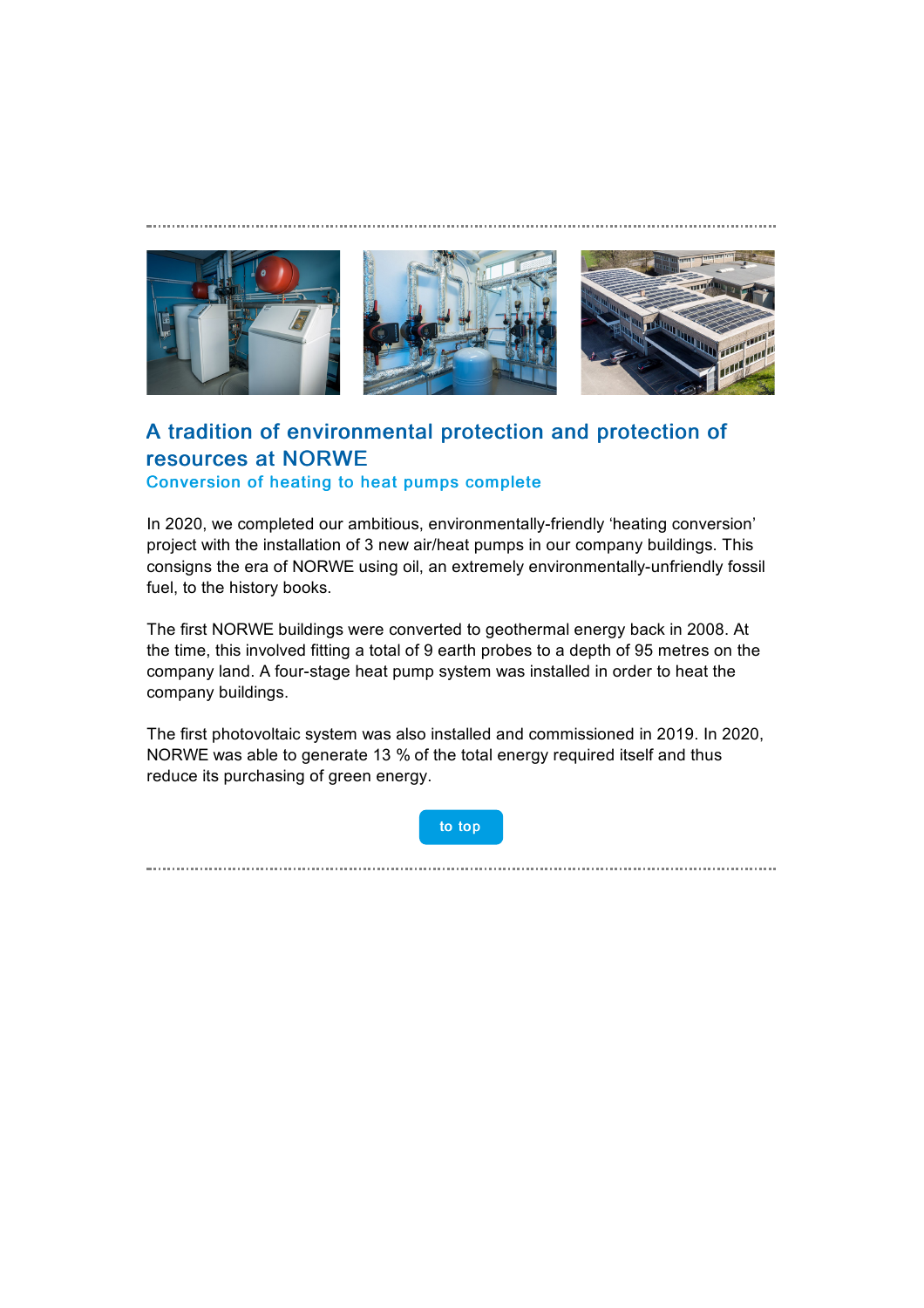

## CO**₂** footprint Pilot project to determine the CO**₂** footprint of a coilformer

This pilot project aimed to produce a 'cradle to factory gate' CO2 statement for a NORWE product.

The NORWE standard coilformer ETD 39 (NORWE 90644-087) was selected as an example.

The idea of calculating the PCF (Product Carbon Footprints) was to achieve transparency on product-related greenhouse gas emissions and thus determine ways of minimising them.

The following system limits were defined for the CO<sub>2</sub> report:

- Transport of materials (plastic, wire and packaging) from manufacturer to our receiving department
- Production of plastic article
- Semi-automatic pinning of coilformer
- Packaging of coilformer and preparation of goods for shipping

Within these limits, all greenhouse gas emissions produced are calculated and recorded.

The aim is to be able, in future, to provide our customers with the total amount of CO<sub>2</sub> emissions, known as the CO<sub>2</sub> footprint, for all the products they have bought from us.

This data will then help our customers to measure and reduce their own CO₂ footprints.



<span id="page-6-0"></span>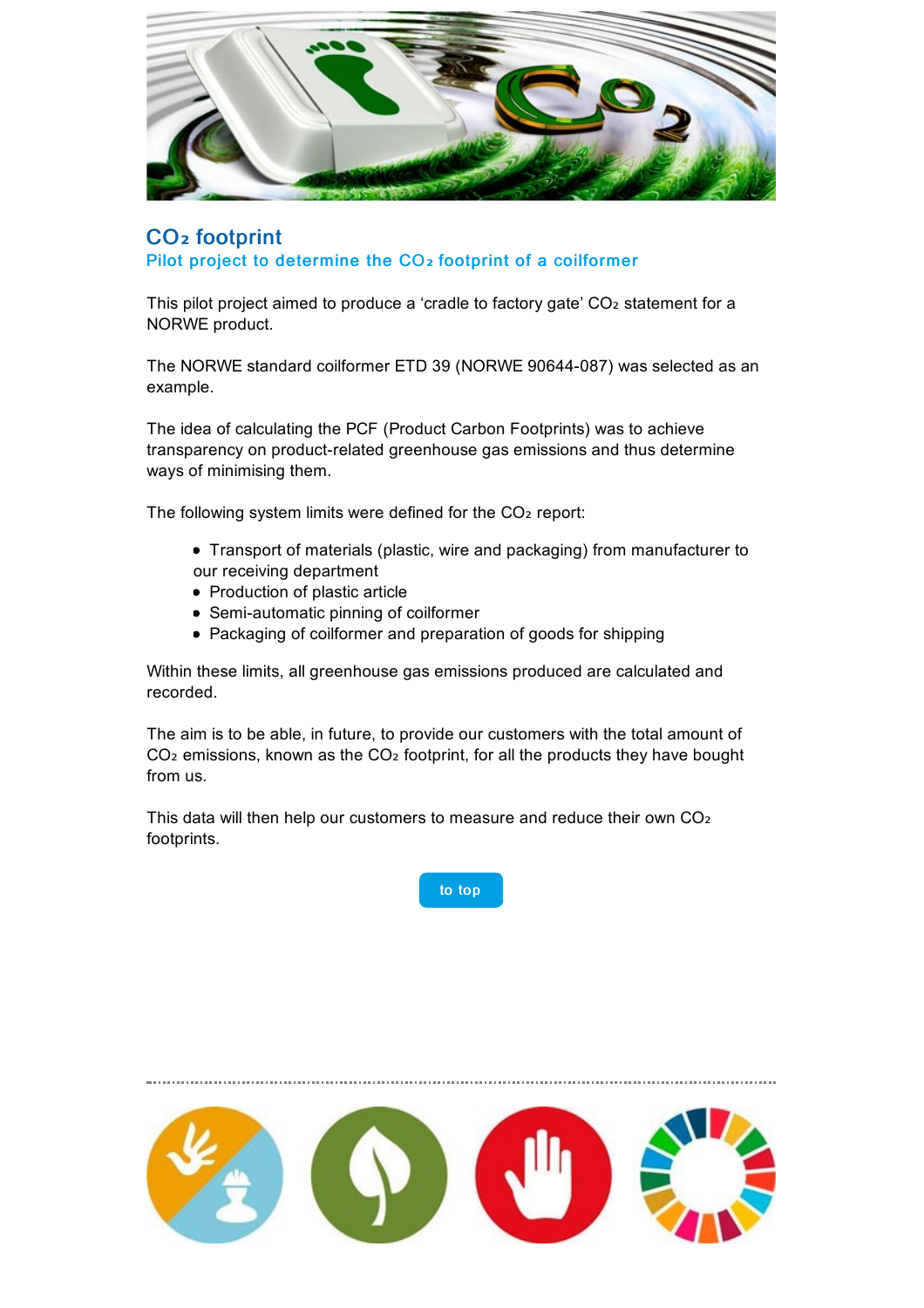## UN Global Compact NORWE has extended its commitment for another year

… the logical consequence of the decision to implement responsible corporate governance on the basis of the UN Global Compact principles.

Our listing as a [participant](https://taadea104.emailsys1c.net/c/177/3980181/0/0/0/188197/25c514cc14.html?testmail=yes) in the German network we understand this both as a commendation and as an obligation to maintaining and continuing our activities.

Currently, this involves the following projects:

- 100 % regenerative energy purchasing implemented since 2018 and a matter of course for us.
- Installation of the first on-site photovoltaic system for power generation.
- Ongoing conversion of heating to heat pumps since 2008. The installation of
- 3 air/heat pumps in 2020 means NORWE no longer uses any fossil fuels.
- All company vehicles have been converted to electric or hybrid power.
- In terms of working standards, the focus is currently very much on

prevention, so we have set up cooperation with local fitness companies, swimming pools and sports facilities to improve and support the health of all NORWE employees.

■ CO<sub>2</sub> footprint - there is currently a pilot project ongoing at NORWE to determine the product-related CO<sub>2</sub> footprint based on the example of a NORWE coilformer



#### UN Global Compact in figures

- 16,920 participants worldwide
	- 13,121 companies
- 3,799 non-business participants

#### DGCN in figures

- 668 participants in Germany
- 607 companies
- 61 non-business participants

Qualifying date: 19/04/2021

to [top](#page-0-0)

We hope you enjoyed our newsletter. We would be pleased if you would join us for the next edition.

We wish our readers a pleasant and relaxed Spring time as possible.